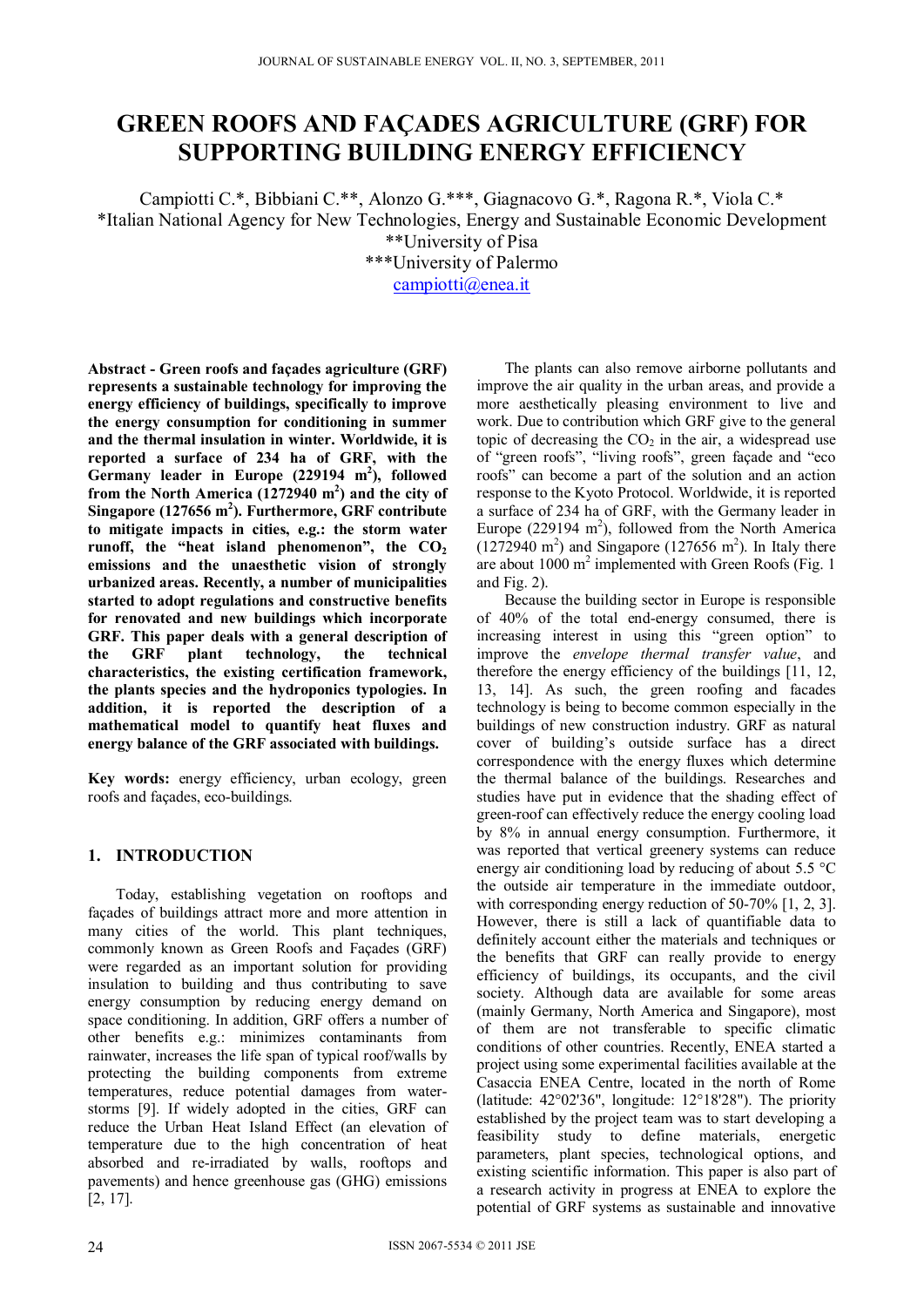tools for "green insulation" of buildings, and their contribute to aesthetic and eco-urban life in the cities.



**Fig. 1. Surface of green roofs in the world** 



**Fig. 2. Surface of green walls in the world** 

## **2. MATHEMATICAL MODEL FOR MEASUREMENTS OF GREEN ROOFS AND FAÇADES (GRF)**

A mathematical model was developed in order to quantify the heat fluxes between the green wall (greenroof/façade) and the building according to an assumption of stationary conditions [4, 5, 11].

### **a)** *Heat transfer by convention*

Newton's Law states that convection heat transfer is ruled by the following equation

$$
q_c = h_c A (T_s - T_{air})
$$
 (1)

where  $q_c$  has units of Watts.

The rate of heat  $q_c$  transferred to the surrounding air is proportional to the exposed area A, and to the difference between the surface temperature  $T_s$  and the air temperature Tair.

The constant of proportionality  $h_c$  is termed the convection heat transfer coefficient  $[Wm^{-2}{}^{\circ}K^{-1}].$ 

#### **b)** *Heat transfer by radiation*

The heat emitted by a blackbody (per unit of time) at an absolute temperature T is given by the Stefan-Boltzmann Law of thermal radiation. Gray bodies emit less thermal radiation than a blackbody having the same surface, owing to an emissivity coefficient  $\varepsilon$  less than 1. The net heat transfer from a small gray body at absolute temperature  $T_s$  with surface A and emissivity  $\varepsilon$  to a much larger enclosing body at absolute temperature  $T<sub>sur</sub>$  is given by

$$
q_{rad} = \sigma \epsilon A (T_s^4 - T_{surf}^4)
$$
 (2)

where  $\sigma$  is the Stefan-Boltzmann constant, and T<sub>surr</sub> the surrounding environment temperature.

The above equation is commonly written in a linearized form similar to the convection equation

$$
q_{rad} = h_r A (T_s - T_{surr})
$$
 (3)

where  $h_r$  = linearized radiation heat transfer coefficient. In fact if the temperature difference  $\Delta T = T_s - T_{surr}$  is small, then one can write

$$
(\mathrm{T_s}^4 - \mathrm{T_{\rm{surf}}}^4) \cong 4 \mathrm{T_{\rm{surf}}}^3 (\mathrm{T_s} - \mathrm{T_{\rm{surf}}}),
$$

obtaining by comparison with (3)

$$
h_r = 4\sigma \epsilon T_{\text{surr}}^3 \tag{4}
$$

Generally, one assumes  $T<sub>surr</sub> = T<sub>s</sub>$  when dealing with vertical façades, while  $T_{\text{sur}} = T_s - 4$  °K when we refer to roofs (horizontal walls).

#### **c) Combined heat transfer**

Combining the convection and radiation effects, the thermal behavior between the external surfaces of a building and the environment could be arranged as:

$$
q = q_c + q_{rad} = h_c A (T_s - T_{air}) + h_r A (T_s - T_{sur}) =
$$
  
= h\_c A (T\_s - T\_{air}) + A  $\Delta$  q (5)

where

 $h_e = h_c + h_r$  is the combined heat transfer coefficient,

$$
\Delta q = h_r (T_{air} - T_{surr}).
$$

If  $T_{\text{surr}} \neq T_{\text{air}}$  then the last term in (5) is needed to product a correct balance. Typical values of the he coefficient are  $[Wm^{-2}K^{-1}]$ : 8.3 for heat transfer between vertical walls and indoor environment, 8.3 between horizontal walls like roofs and the sky, 25.0 for heat transfer between vertical walls and outdoor environment [4, 7, 8].

#### **d) Sol-Air Temperature**

If we take into account also the solar radiation effect in eq. (5), we obtain: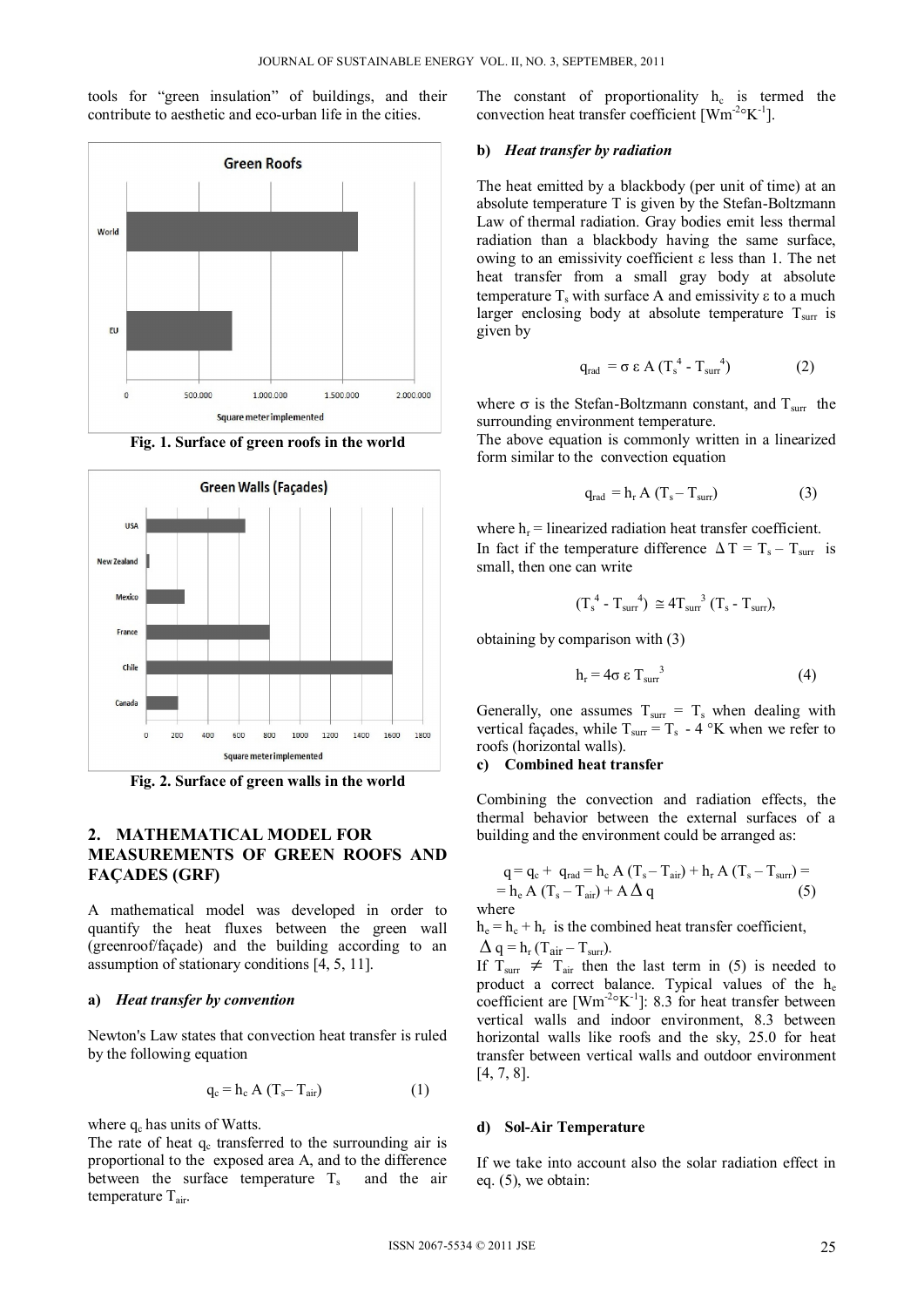$$
q_{\text{tot}} = h_{\text{e}} A (T_{\text{s}} - T_{\text{air}}) + A \Delta q - \alpha A G \qquad (6)
$$

where  $\alpha$  is the absorption coefficient of the exposed surface A, and G is the solar radiation intensity  $[Wm^2]$ . Let us define a new equivalent  $T_{sol-air}$  temperature, such as:

$$
q_{\text{tot}} = h_{e} A (T_{s} - T_{\text{sol-air}})
$$
 (7)

Combining eq. (6) and (7), it follows that:

$$
T_{sol-air} = T_{air} + \alpha G/h_e - \Delta q/h_e
$$
 (8)

 $T_{\text{solar}}$  can be defined as that fictitious temperature causing the same level of heat exchange related to the combined convection-radiation heat transfer and solar radiation effect.

## **e) The Green Wall performances: the "Green Factor" model** [3, 6, 9, 12, 15]

In order to evaluate the performance of green walls in terms of cooling load demand variation, a model was developed to describe the dynamic thermal behavior of different green walls realized with various plant species. Thus, the "Green Factor"  $(K_g)$  was defined as [8]:

$$
K_g = \frac{T_s - T_{gw}}{T_s - T_{air}} = 1 - \tau_g \frac{h_e}{h_e^*}
$$
(9)

where

 $\tau_{\rm g}$  = solar transmission coefficient of the green layer  $h_{e}$ ,  $h_{e}^{*}$  = surface heat transfer coefficient without and with the green layer

 $T_{gw}$  = external surface temperature of the green wall  $T_s$  = external surface temperature of the bare wall  $T_{\text{air}}$  = external air temperature

The  $K_g$  factor varies between 0 and 1, the former when no temperature decrease is obtained by the green wall, the latter when  $T_{gw}$  is equal to  $T_{air}$ .

**Tab. 2. Plants species grown for green roofs** 

| <b>GREEN ROOFS</b> |                      |                                                                                                          |  |  |
|--------------------|----------------------|----------------------------------------------------------------------------------------------------------|--|--|
| <b>Species</b>     | Family               |                                                                                                          |  |  |
| Sedum sp           | Crassulaceae         | Evergreen (5-7cm in height).<br>Flowering in summer.<br>Mild climate, sun exposure,<br>drought tolerance |  |  |
| Dianthus sp        | Caryophylla<br>-ceae | Herbaceous plant.<br>Red and white flowers.<br>Tropical and temperate climate.                           |  |  |
| Allium             | Alliaceae            | Annual / perennial bulbous plants.<br>White, rose, violet inflorescence.<br>Temperate climate.           |  |  |
| Achillea           | Ateraceae            | Perennial herbaceous.<br>White and rose flower.<br>Sun exposition.                                       |  |  |
| Arabis             | Cruciferae           | Perennial herbaceous plant.<br>White flower.<br>Temperate and cold climate.                              |  |  |
| Aster              | Asteraceae           | Perennial herbaceous plant.<br>Inflorescence of different colors.<br>Temperate and cold climate.         |  |  |

The  $\tau_g$ ,  $h_e^*$  coefficients come from test values and therefore the  $K<sub>g</sub>$  factor can be easily calculated from eq. (9). It is clear that a green wall reduces the solar transmission coefficient, and at the same time affects the transfer coefficient  $h_e^*$ .

To highlight the energy performances of green walls in cooling and heating seasons, in terms of energy savings, energy balance can be calculated as:

$$
\frac{E_{\Delta t}}{A} = U(T_{sol-air} - T_i)\Delta t
$$
 (no green wall) (10)  
\n
$$
\frac{E_{\Delta t}}{A}^* = U(T *_{sol-air} - T_i)\Delta t
$$
 (green wall) (11)

 $E_{\Delta t}$ ,  $E_{\Delta t}$  \*: Energy coming into the building through the envelope, as bare or as green wall in  $\Delta t$ .

- Tsol-air, T\*sol-air : sol-air temperature , as bare wall, or as green wall ;
- Ti: temperature inside the building (the controlled temperature, equal in both cases);
- U: thermal transmission coefficient (U-factor) of the envelope;
- $\Delta t$ : time interval when solar effects are present;

A: envelope aerea.

Thus, the cooling load demand decrease for unit of surface in the time interval  $\Delta t$  is:

$$
\frac{E_{\Delta t} - E_{\Delta t}}{A} = U(T_{sol} - air - T_{sol} - air)\Delta t =
$$
\n
$$
= U(T_{air} + \alpha \frac{\overline{G}}{h_e} - T_{air} - \tau g \alpha \frac{\overline{G}}{h_e})\Delta t = U\alpha \frac{\overline{G}}{h_e} (1 - \tau g \frac{h_e}{h_e})\Delta t =
$$
\n
$$
= U k_s \alpha \frac{\overline{G}}{h_e} \Delta t
$$
\n(12)

where  $\overline{G}$  : is the average solar radiation intensity in the time interval  $\Delta t$ .

## **3. PLANT SPECIES AND TECHNICAL CONSIDERATIONS**

Growing plants either on the rooftop or on the outside walls of buildings implies that plants should be selected according to a number of technical considerations and parameters, e.g.: plants should not modify the structural parts of buildings, plant species should be chosen to establish green coverage in a short time, plants should have high drought tolerance and finally plants should not create conflicts with local or native species and environment. As result, appropriate evaluation should be done to choose what plant species are most suitable either for rooftop or for facades. Criteria for selecting plant material include design intent, aesthetic appeal, local environmental conditions, plant characteristics such as rate of establishment, longevity, and disease and pest resistance, and the substrate composition and depth available for planting. Table 2-3 report a selection of adapted plants species and their biological characteristics of interest for GRF [16, 17, 18].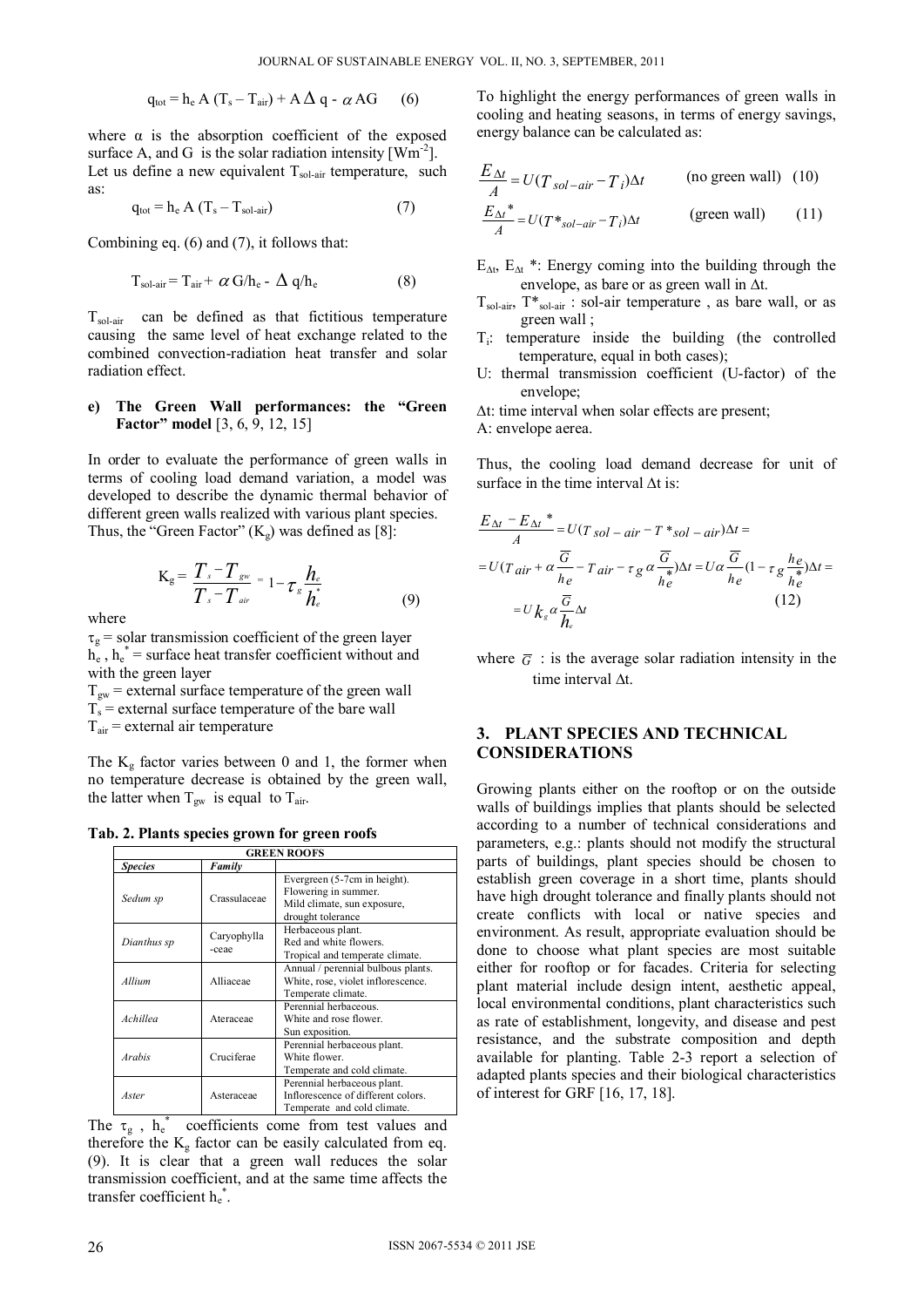| <b>GREEN WALLS</b>           |               |                                                                                                 |  |  |
|------------------------------|---------------|-------------------------------------------------------------------------------------------------|--|--|
| <b>Species</b>               | Family        | <b>Type or features</b>                                                                         |  |  |
| Hedera sp                    | Araliaceae    | Evergreen climbing shrub (to<br>20m h). Cold and mild climate.                                  |  |  |
| Parthenocissus<br>sp.        | Vitaceae      | Deciduous climbing shrub (to<br>20m h). Temperate climate.                                      |  |  |
| Bignonia<br>capreolata       | Bignoniaceae  | Evergreen climbing (to 12m h).<br>Mild climate.                                                 |  |  |
| <b>Clematis</b><br>montana   | Ranunculaceae | Deciduous vigorous climbing (to<br>10m h). Cold climate.                                        |  |  |
| Wisteria sinensis            | Fabaceae      | Deciduous climbing shrub (to<br>20m h). Rapid growth.<br>Temperate climate and mild.            |  |  |
| Jasminus<br>officinalis      | Oleaceae      | Deciduous resistant climbing (to<br>6-7m h). Temperate climate and<br>sun exposure (no wind).   |  |  |
| Actinidia<br>colomikta       | Actinidiaceae | Deciduous resistant shrub<br>climbing (to $4m$ h).<br>Cold and mild climate.                    |  |  |
| Ampelopsis                   | Vitaceae      | Deciduous shrub climbing (to<br>8m h).<br>Temperate climate (full to partial<br>sunlight).      |  |  |
| Rhyncospermum<br>jasminoides | Apocynaceae   | Evergreen resistant climbing (to<br>20m h).<br>Temperate climate (more suitable<br>above 10°C). |  |  |
| Adiantum sp                  | Pteridaceae   | Perennial herb.<br>Tropical - temperate climate<br>(shady - wetlands).                          |  |  |
| Rododendron<br>obtusum       | Ericaceae     | Perennial sub shrubs.<br>Temperature above 5°C.                                                 |  |  |
| Vriesea splenden             | Bromeliaceae  | Succulent plant. Tropical climate.                                                              |  |  |
| Dieffenbachia<br>picta       | Araceae       | Perennial evergreen ornamental<br>plant. Tropical climate.                                      |  |  |
| Dracena<br>godseffiana       | Liliaceae     | Evergreen ornamental plant (to<br>2m h). Tropical climate.                                      |  |  |

**Tab. 3. Plants species grown for green walls** 

Although some plants are able to grow directly on walls by taking root in the substance of the wall itself, it is advisable not to create conditions which could promote little deterioration in the building surface. Therefore, to grow plants on walls and buildings some kind of support structure is usually essential. Façade should incorporate structures where plants are planted or allowed to take roots by cables, rope or netting. Furthermore, widemeshed grid structure to which plants can be attached and trained into place or special containers planted at different levels on the façade could be installed. Whenever possible it is advisable to leave a small gap between the façade of the building and the supporting structure in order to maximize the effects of summer cooling and winter insulation (chimney effect). Particularly important aspects are:

• the load-bearing capacity of the structure;

• the design of waterproofing and irrigation systems (hydroponics system);

• methods of getting soil and other necessary materials onto the roof.

Many possibilities exist for constructing of greenroofs, depending on the characteristics of both buildings and local climate. Plants can be established directly upon the greenroof media via seed, plugs, or cuttings or pregrown at ground level on a blanket, mat, or tray and then placed on the roof. Both the facades and the green-roof use hydroponics systems to grow plants. Reasons of ecosostenibility, ask for realizing hydroponics characterized with closed-loop hydraulic circuits, provided with a filtration and nutrient recycling systems, to allow to capture, reuse and treat nutrient solutions and water [17, 19, 20].

However, new building constructions can also include GRF systems which can use the grey-water from inside the building, with significant water saving of the building's potable water use. Finally, features should include also integration of photovoltaic technology to make fully energetically autonomous the vegetated area. Fig. 3 and Fig. 4, show the modular system under experimentation at ENEA.



**Fig. 3. Details of hydroponics substrate** 



**Fig. 4. Transversal section of ENEA modular system** 

# **4. STANDARD AND GUIDELINES FOR GRF SYSTEMS**

Standards and building codes to regulate the construction of green roof and façades design need to be developed in order to standardize those information regarding materials, installations, hydroponics, selection and maintenance of plants, determination of dead loads and live loads, standard test methods and analysis, water capture and media retention, saturated water permeability of substrate drainage media.

However, in many countries a number of regulations were established to define standards and guidelines for designing and constructing buildings incorporating GRF systems (Tab. 4).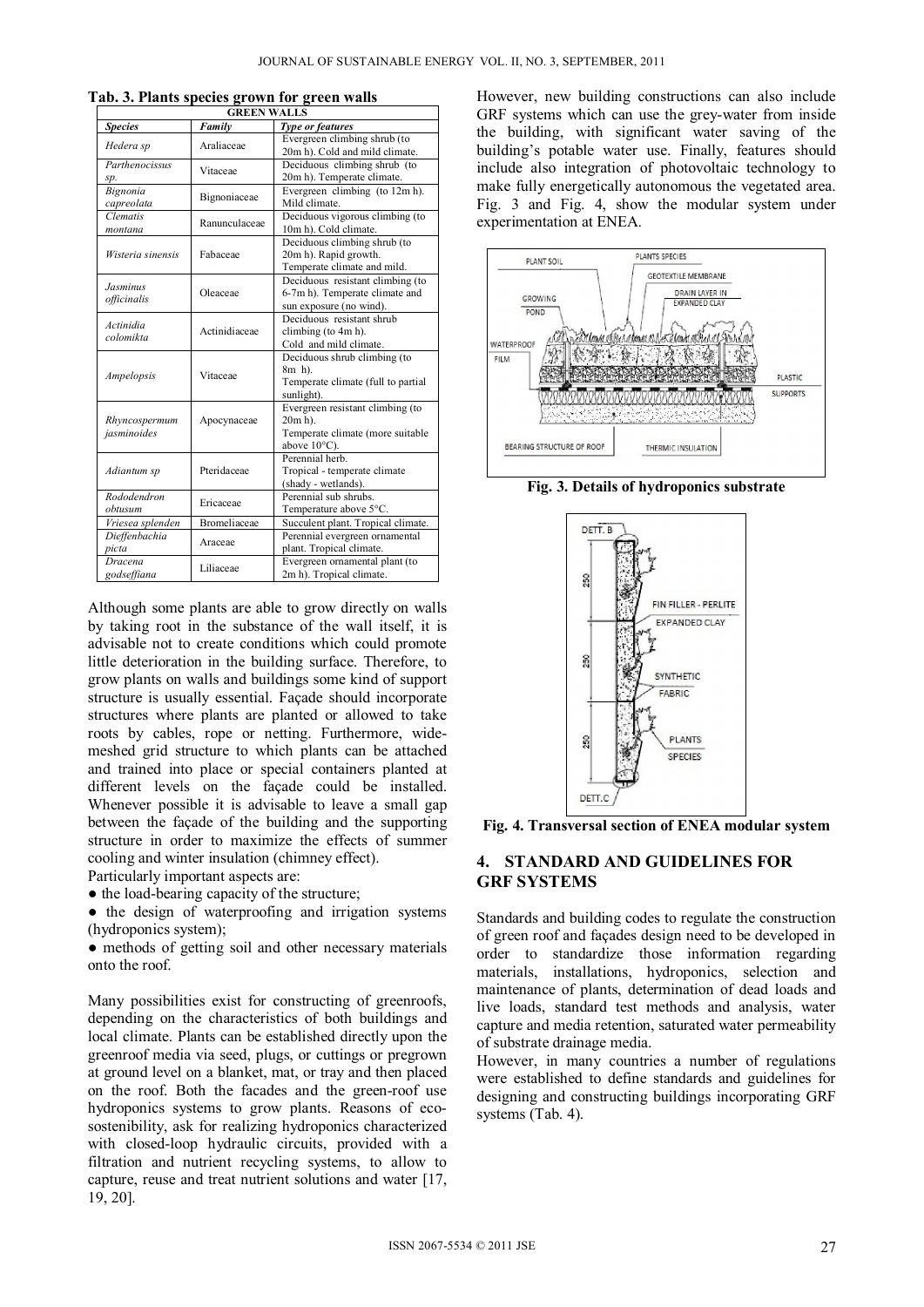| <b>LEGISLATION</b> | <b>DESCRIPTION</b>                                                                                                                                                                                   |
|--------------------|------------------------------------------------------------------------------------------------------------------------------------------------------------------------------------------------------|
| Dir. 2002/91/CE    | EU Directive on the Energy performance of building<br>(EPBD)                                                                                                                                         |
| DLgs 192/2005      | Dir. 91/2002/CE                                                                                                                                                                                      |
| DLgs 311/2006      | Integration to DLgs $192/2005$ – reports the building's<br>certification of energy's performances                                                                                                    |
| DPR 59/2009        | Carry out some topics provided for art. 4 del DLgs.<br>192/2005. In art.2 there are the same definitions,<br>reported in DLgs. 192/05 and in DLgs 311/06, and<br>other three included green covering |
| DM 26/6/2009       | National guidelines for energy certification of<br>buildings                                                                                                                                         |
| <b>UNI 11235</b>   | Defines the rules of design, implementation,<br>maintenance and control of green roofs                                                                                                               |
| Dir. 2010/31/UE    | Energy performance of buildings (Dir. 2002/91/CE)                                                                                                                                                    |

**Tab. 4. National and international laws for GRF** 

The European Commission has launched in 2005 the GreenBuilding Programme [10] which promotes energy efficiency and renewable energy use in buildings. This programme may also complement and facilitate participation to other national classification which support financing of assessments, incentives or other decisions as subsidies, fiscal mechanisms, voluntary agreements. Table 5 reports a selection of the main certification programs available in Europe and in all the world. Participation in such programmes of certification improve the building's market value, decrease vacancy, reduce liability, and improve occupant performances.

**Tab. 5. Certification programs in the World** 

| <b>CLASSIFICATION</b>                                                         | <b>COUNTRY</b>                |
|-------------------------------------------------------------------------------|-------------------------------|
| <b>AQUA</b>                                                                   | <b>Brazil</b>                 |
| <b>BERDE</b>                                                                  | Philippines                   |
| <b>BREEAM</b>                                                                 | The Netherlands               |
|                                                                               | United Kingdom                |
| <b>Build It Green</b>                                                         | <b>USA</b>                    |
| <b>CASBEE</b>                                                                 | Japan                         |
| <b>CEPHEUS</b>                                                                | Germany                       |
| D <sub>CBA</sub>                                                              | The Netherland                |
| <b>DGNB</b>                                                                   | Germany                       |
| <b>Energy Rating</b>                                                          | Denmark                       |
| Estidama                                                                      | <b>United Arab Emirates</b>   |
| <b>GBAS</b>                                                                   | China                         |
| GBI Malaysia                                                                  | Malaysia                      |
| Green Building Council                                                        | Italy, Philippine             |
|                                                                               | India                         |
| Green Globes                                                                  | Canada - USA                  |
| <b>Green Mark</b>                                                             | Singapore                     |
|                                                                               | Australia                     |
| Green Star                                                                    | New Zealand                   |
|                                                                               | South Africa                  |
| <b>GRIHA</b>                                                                  | India                         |
| <b>HKBEAM</b>                                                                 | Hong Kong                     |
| <b>HOE</b>                                                                    | France                        |
| Institute of Architecture Pakistan Green<br>sustainable Architecture (IAPGSA) | Pakistan                      |
| International Green Construction Code (IGCC)                                  | <b>USA</b>                    |
| <b>KGBC</b>                                                                   | Korea                         |
| <b>LEED</b>                                                                   | Brazil - Mexico<br><b>USA</b> |
| Lider A                                                                       | Portugal                      |
| Living Building Challenge                                                     | USA                           |
| Minergie                                                                      | Switzerland                   |
| Nabers                                                                        | Australia                     |
| <b>NAHB NGBS</b>                                                              | USA                           |
| PromisE                                                                       | Finland                       |
| Protocollo ITACA                                                              | Italy                         |
| TQ Building Assessment tool                                                   | Austria                       |
| <b>VERDE</b>                                                                  | Spain                         |

The main feature of Green Building Challenge Certification than the first generation - UK BREEAM, the American LEED and the Danish Energy Rating, applied since  $1997 -$  is to have not structural limitations because it isn't tied to reality of geographical region of origin, but it is an evaluation method that can be adapted to different local conditions while maintaining the same terminology and basic structure.

# **5. RESULTS AND DISCUSSIONS**

The ENEA activity with the methods, the hydroponics techniques, the engineering and biological parameters presented in this article, it has the main goal of defining a general feasibility study on the potential contribute of green-roof and façades on the energy efficiency of buildings. To make a successful use of the GRF solution (green-roof and/or green-wall) in terms of high visual appeal when associated to the buildings, it would be very important to develop adequate hydroponics systems. At this scope, technical information on the developing of specific hydroponics systems e.g.: hydroponics on the rooftop or on the wall, were also reported. A mathematical model was elaborated to fully explore the energy fluxes and the energy potential of GRF. In addition, the paper reported a survey of the main plant species (candidate plants) with suitable characteristics in terms of rate of plant establishment, speed of growing, disease and pest resistance. Activity is under progress to collect experimental data in order to evaluate both the crops and the plant techniques performances, and to define the *envelope thermal transfer value* of buildings with GRF plant technology.

## **6. CONCLUSIONS**

Buildings in Europe consume about 40% of total energy use and not less than 65% of total electricity consumption. Green roofs and façades (GRF) plant technology represents a class of sustainable technology options still underexploited in conventional roof and walls of civil buildings but with a high potential to be used as innovative and ecological solution for improving energy efficiency and energy saving in the sector of construction industry. GRF can be used as insulation system either to reduce energy for conditioning in summer and/or to increase the thermal properties of building's roof and walls in winter. In addition, GRF have the potential to improve biodiversity since offer a suitable habitat for microorganisms, insects, and birds. Furthermore, realizing of GRF systems in cities requires a proper selection and analysis of potential candidate plants in order to allow optimum adaptation with the local microclimate and to avoid competition between native and new introduced species, and plant communities already growing in the constructed area. Finally, these natural insulating systems improve the quality of air and the aesthetical impact of buildings, reduce the "heat island" in city centers, and thus contribute to combat Climate Change and Global Warming. Further work of ENEA will pay attention also to the development of suitable hydroponics plant crop systems able to allow optimal aesthetical integration between the GRF and the constructive and structural characteristics of buildings.